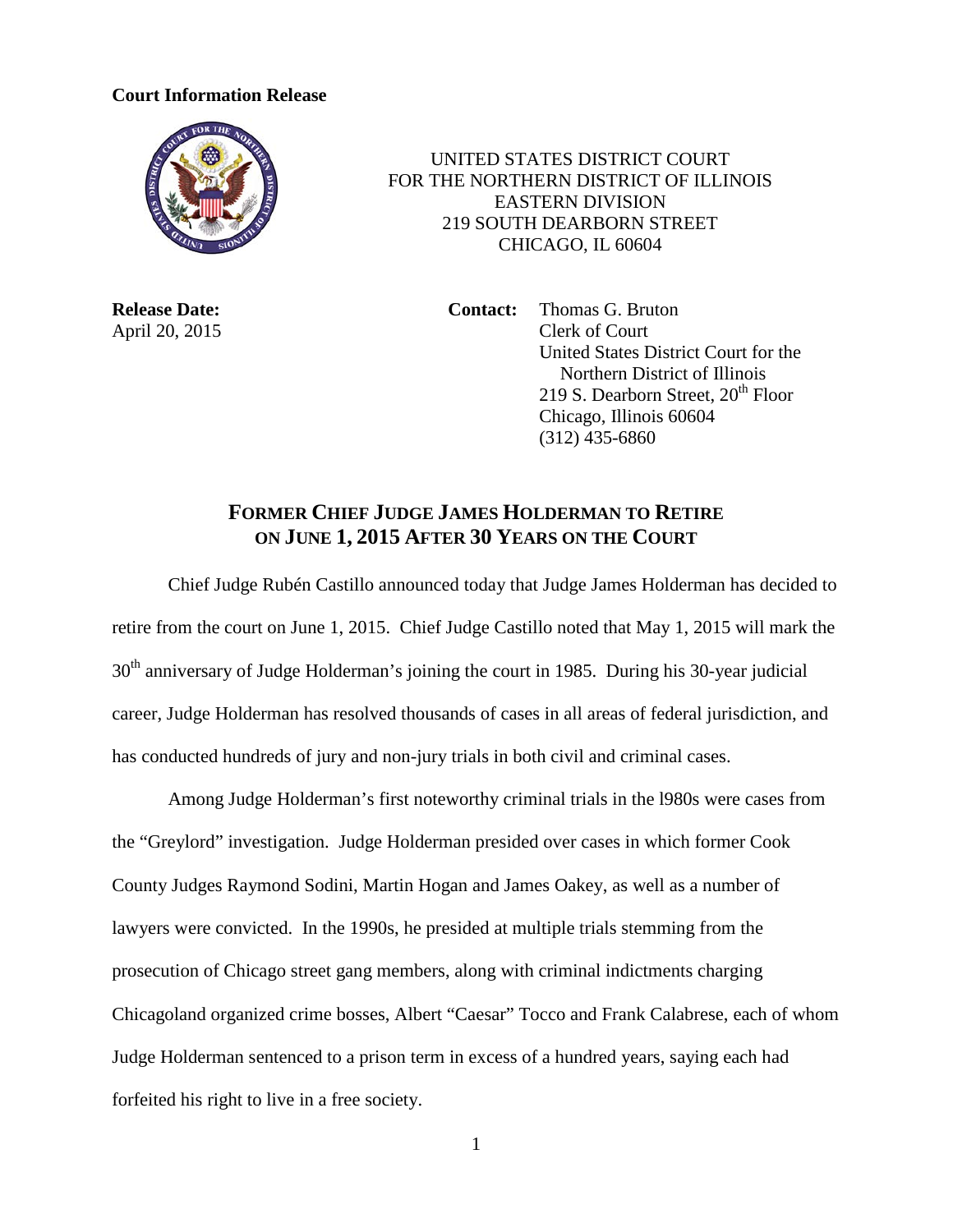During the early 2000's, Judge Holderman, in addition to handling his assigned civil and criminal cases, served as the judicial coordinator of the court's conversion to the electronic case filing system the court currently uses. He also, at that time, oversaw the education and orientation programs for new judges and law clerks joining the court. Judge Rebecca Pallmeyer succeeded him in that position in 2006.

On July 1, 2006, Judge Holderman became the court's eleventh chief judge, when his predecessor Judge Charles P. Kocoras stepped down. Judge Holderman served as the court's chief judge for the maximum statutory term of seven years until June 30, 2013. As chief judge, he chaired the court's Executive Committee, the court's Security Committee and the court's monthly district judges' meetings. At the national level, for several years he chaired the largecourt chief district judges' group at the Annual Conference of Chief U.S. District Judges in Washington, D.C. While serving as chief judge, Judge Holderman oversaw the construction and dedication of the Stanley J. Roszkowski U.S. Courthouse in Rockford, and renovations to the Dirksen U.S. Courthouse in Chicago. Toward the end of his chief judge term, he guided the court through difficult financial and budgetary times. Throughout his seven-year term as chief judge, he presided during the selection of more than a dozen of the district's grand juries, and he ruled on the United States Attorney's Office's applications for the use of wire taps in specific criminal investigations, including the applications seeking the electronic recording of phone conversations during the investigation of then Illinois Governor Rod Blagojevich.

Among the court programs implemented or expanded during Judge Holderman's tenure as chief judge were the expansion of the Settlement Assistance Program on a court-wide basis, the establishment of the Judge James B. Moran Second Chance Re-entry Program, and the dedication of the Judge William J. Hibbler Help Desk at the court. Also, the Judge Joan Humphrey Lefkow Day Care Center was deservedly named in Judge Lefkow's honor during

2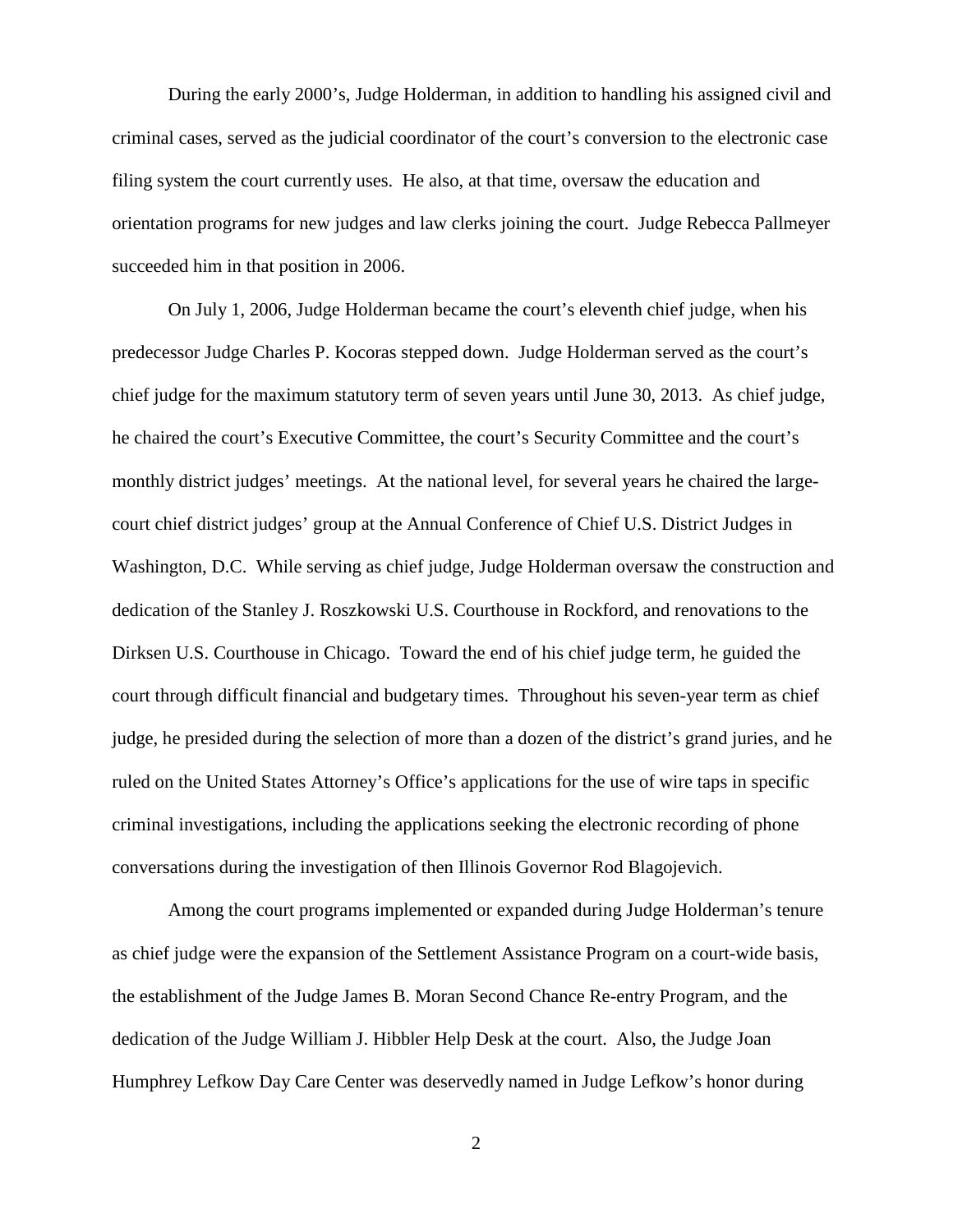Judge Holderman's tenure as chief judge. The court's Local Patent Rules, which were drafted by a committee of judges and lawyers chaired by Judge Matthew Kennelly, were promulgated and supplemented during Judge Holderman's tenure as chief judge. Additionally, Judge Holderman, as the court's chief judge, worked to enhance the court's relations with all other branches of local, state and national government, and he was instrumental in the court being designated as a pilot district for the national "Cameras in the Courtroom" project and the ten-year Patent Pilot Program.

Eight of the court's twenty-two active district judges were sworn in during his seven-year chief judge term, including Judges Frederick Kapala, Robert Dow, Gary Feinerman, Sharon Johnson Coleman, Edmond Chang, John Z. Lee, John J. Tharp, and Thomas M. Durkin. Additionally, all of the court's current magistrate judges were either appointed or reappointed while Judge Holderman served as the court's chief judge.

During his judicial career, Judge Holderman was selected multiple times by the United States Judicial Panel on Multi-District Litigation to be the designated U.S. district judge to oversee, consolidate and coordinate pretrial proceedings in MDL cases filed throughout the country. Judge Holderman presided over class actions and multi-district litigation cases involving: antitrust, *In Re: Sulfuric Acid Antitrust Litigation*, (MDL 1536); consumer protection, *In Re: Kentucky Grilled Chicken Coupon Marketing & Sales Practices Litigation*, (MDL 2103), and *In Re: Capital One Telephone Consumer Protection Act Litigation*, (MDL 2416); products liability, *In Re: Aqua Dots Products Liability Litigation*, (MDL 1940); as well as intellectual property, *In Re: Innovatio IP Ventures, LLC, Patent Litigation*, (MDL 2303), an area in which Judge Holderman gained a substantial reputation for his expertise, during his time on the court.

Judge Holderman was honored by Chief Justice John G. Roberts. Jr., in 2011, when Chief Justice Roberts appointed him to serve on the eight-member Federal Judicial Center Board,

3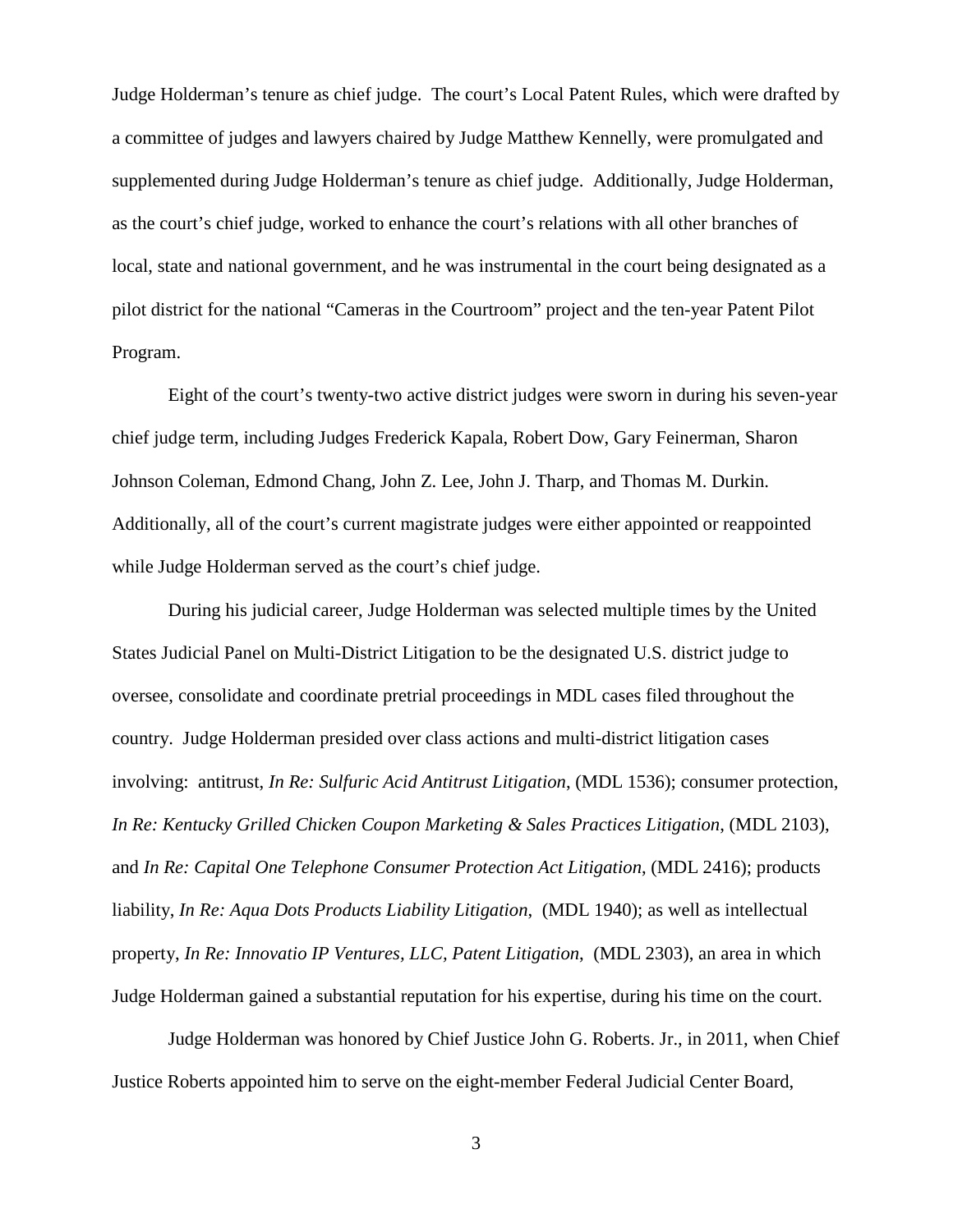overseeing educational programs and research for the federal courts, headquartered in Washington, D.C. and chaired by Chief Justice Roberts. Judge Holderman completed his term on the FJC Board and as Chair of the FJC Board's Research Committee in early April 2015.

Clerk of Court Tom Bruton, who was appointed by the district judges during Judge Holderman's tenure as chief judge, said: "It has been an honor and a privilege to work with Judge Holderman. During his accomplished career, Judge Holderman used his great energy to devote his life's work to being a public servant. He consistently demonstrated his leadership and tirelessly fought to protect those who worked with him and for him. Those of us who are fortunate enough to have worked with Judge Holderman know his passion for standing up for what is right, no matter if it is unpopular or difficult. Judge Holderman's dedication to the court has been remarkable." Bruton concluded, "On behalf of all of the staff of the Clerk's Office, I want to thank Judge Holderman for the friendship, dedication, and guidance he provided us through the years."

Chief Judge Rubén Castillo stated, "Judge Holderman has had an indelible impact on the Northern District of Illinois. He was a great innovator, leader, and trial judge who was widely respected by all the judges who served this court. Judge Holderman's technological savvy was shown in leading our court into the era of electronic filing and in establishing our court as one of the premier districts to litigate complex patent cases. Judge Holderman also showed true compassion to criminal defendants by insisting that federal prosecutors meet the highest ethical standards in the prosecution of criminal cases and by establishing our district's Second Chance Reentry Program." Castillo further stated, "One of Judge Holderman's real passions was education and teaching. He was responsible for leading numerous legal education programs, which enhanced the relationship between the bench and the bar in our district, nationally, and internationally. This talent was recognized by Chief Justice Roberts when he appointed Judge

4